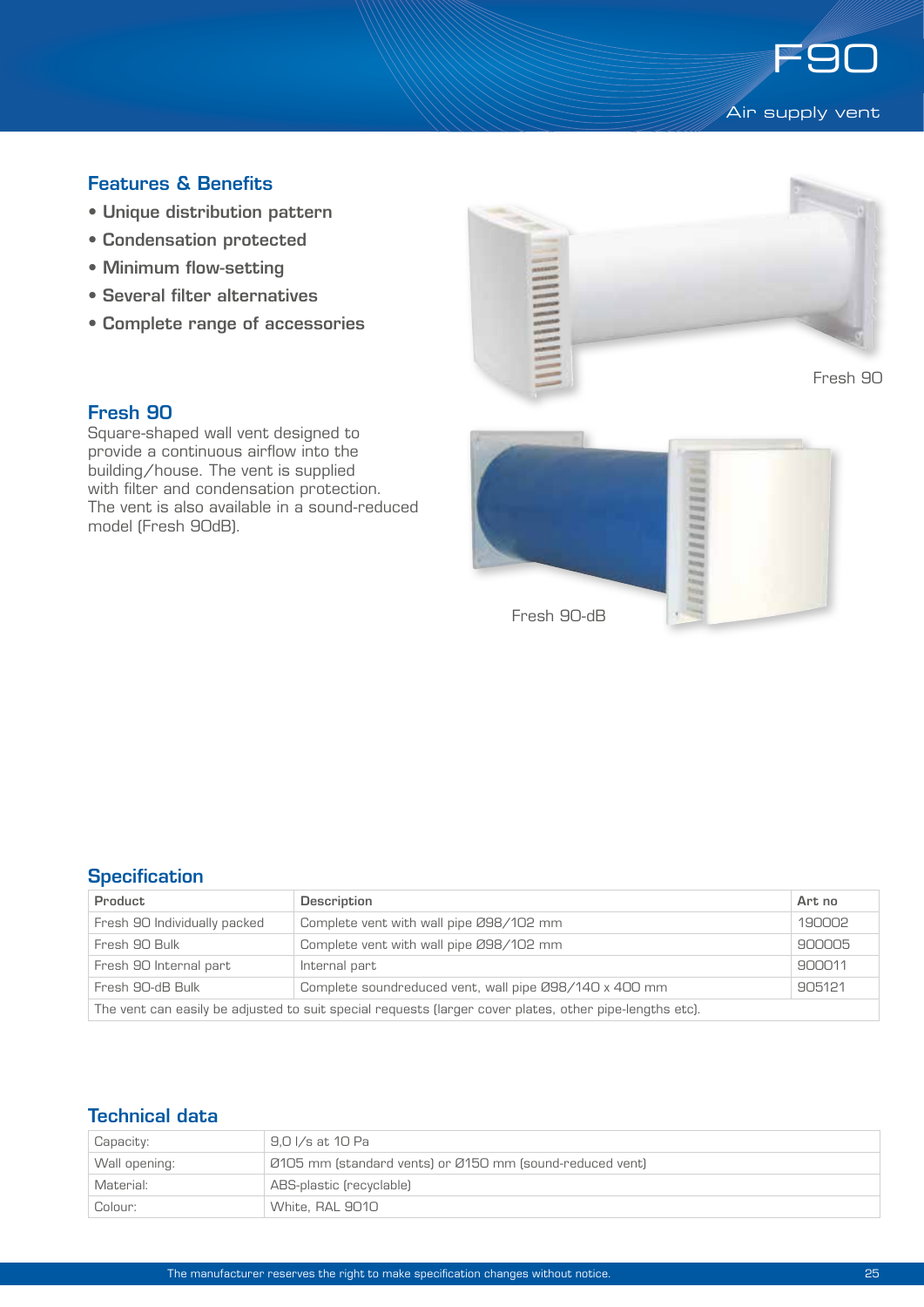# Description/function

### Standard vent

Square-shaped wall vent designed to provide a continuous airflow into the building/house. The vent is supplied with filter and condensation

protection. The vent is capable of providing the room with large quantities of fresh air without causing draught.

A complete set contain internal part, wall pipes and external grille #150.

The wall pipes are available in Ø102mm. The pipes fit telescopically which provides a flexible join.

#### Internal part

Fresh 90 has a unique distribution pattern. The vent is airtight underneath the front cover while the top part allows much more airflow than the sides. This unique construction reduces the risk of draughts considerably.

The internal part contain condensation

protection and an easily removed Standard filter. Pollen filter (EU3) and Environmental filter (EU7) are available as accessories.

The airflow is adjusted by the built-in regulator underneath the vent.

The damper plate has pre-pressed punch-outs so that different minimumflow-levels can be achieved.

#### Sound-reduced vent

The soundreduced vent has another wall pipe than the standard vent. Besides the dB-pipe the vent also contain two cover plates (#165). The pipe length is 400mm as standard but can easily be cut to requested length (max 1200mm).

## **Mounting**

A high placing is recommended, preferably above a radiator. With this solution the incoming air get mixed with the convection flow of warm air ensuring maximum comfort. Fresh 90 can with advantage be used in rooms with underfloor-heating due to the unique construction of the air openings.



| Fresh 90, Ø102mm |                                                            |         |
|------------------|------------------------------------------------------------|---------|
| Pos.             | Description                                                | Art. no |
| 1                | Fresh 90 Internal part incl rubber<br>seal (art no 008247) | 900011  |
| 2                | Wall pipe, 102x50mm                                        | 661050  |
| 3                | Wall pipe, 98/102x100mm                                    | 188009  |
|                  | Adapter 10, 102x60mm                                       | 661063  |
| 5                | External grille #150                                       | 801701  |



| Fresh 90-dB, Ø140mm |  |
|---------------------|--|
|---------------------|--|

| Pos.          | Description                                     | Art no |
|---------------|-------------------------------------------------|--------|
|               | Fresh 90 Internal part incl<br>cover plate #165 | 905101 |
| $\mathcal{P}$ | dB-pipe 098/140 x 400 mm                        | 855004 |
| З             | External dB-grille incl. coverplate<br>#165     | 861651 |

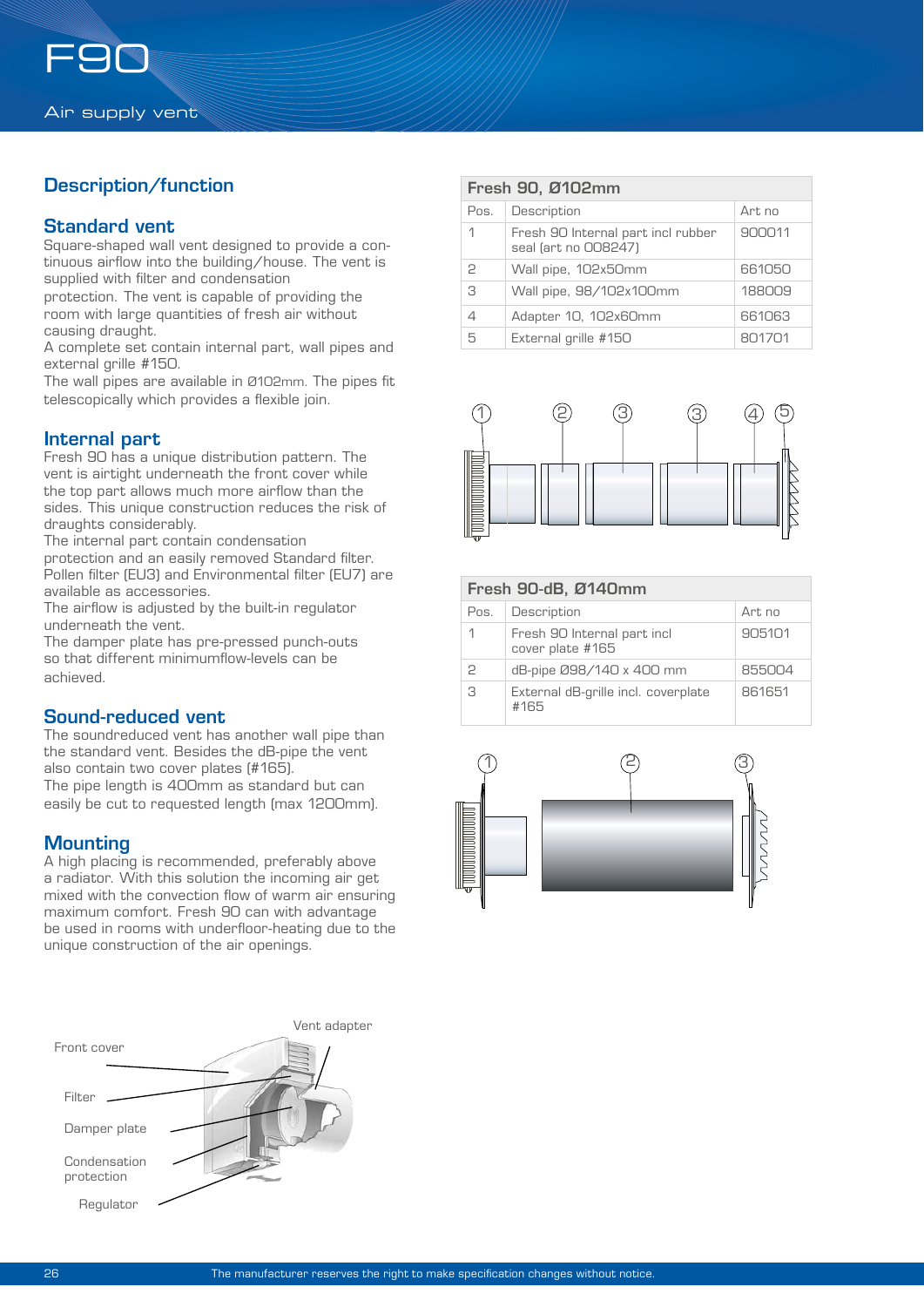

| Technical data Fresh 90           |                                                                                 |  |  |  |  |
|-----------------------------------|---------------------------------------------------------------------------------|--|--|--|--|
| Capacity at 10 Pa:                | $9.0\sqrt{s}$                                                                   |  |  |  |  |
| Wall opening:                     | Ø105 mm (102-dim)                                                               |  |  |  |  |
| Max wall thickness:               | 350 mm (102-dim)<br>Additional wall pipes are avai-<br>lable for thicker walls. |  |  |  |  |
| Material:                         | ABS-plastic (recyclable)                                                        |  |  |  |  |
| Colour:                           | White, RAL 9010                                                                 |  |  |  |  |
|                                   |                                                                                 |  |  |  |  |
| <b>Technical data Fresh 90-dB</b> |                                                                                 |  |  |  |  |
| Wall opening:                     | 0150 mm                                                                         |  |  |  |  |
| Max wall thickness:               | 400 mm. For other lengths<br>please contact Fresh AB.                           |  |  |  |  |





The lines for the filter alternatives illustrate fully open vent.

# **Dimensions**

Fresh 90, Ø102mm



## Fresh 90-dB, Ø140mm



## Sound data

The diagrams show sound reduction with fully open vent. The calculations are based on a reference area of 10 m².





90 **80**  $\overline{9}$  70 Sound reduction index (dB) 48 6C 50 40 30 20 10 TTTT I TITLE 125 250 500 1000 2000 Hz

Fresh 90-dB with 200mm wall pipe.

Fresh 90-dB with 300mm wall pipe. Fresh 90-dB with 400mm wall pipe.